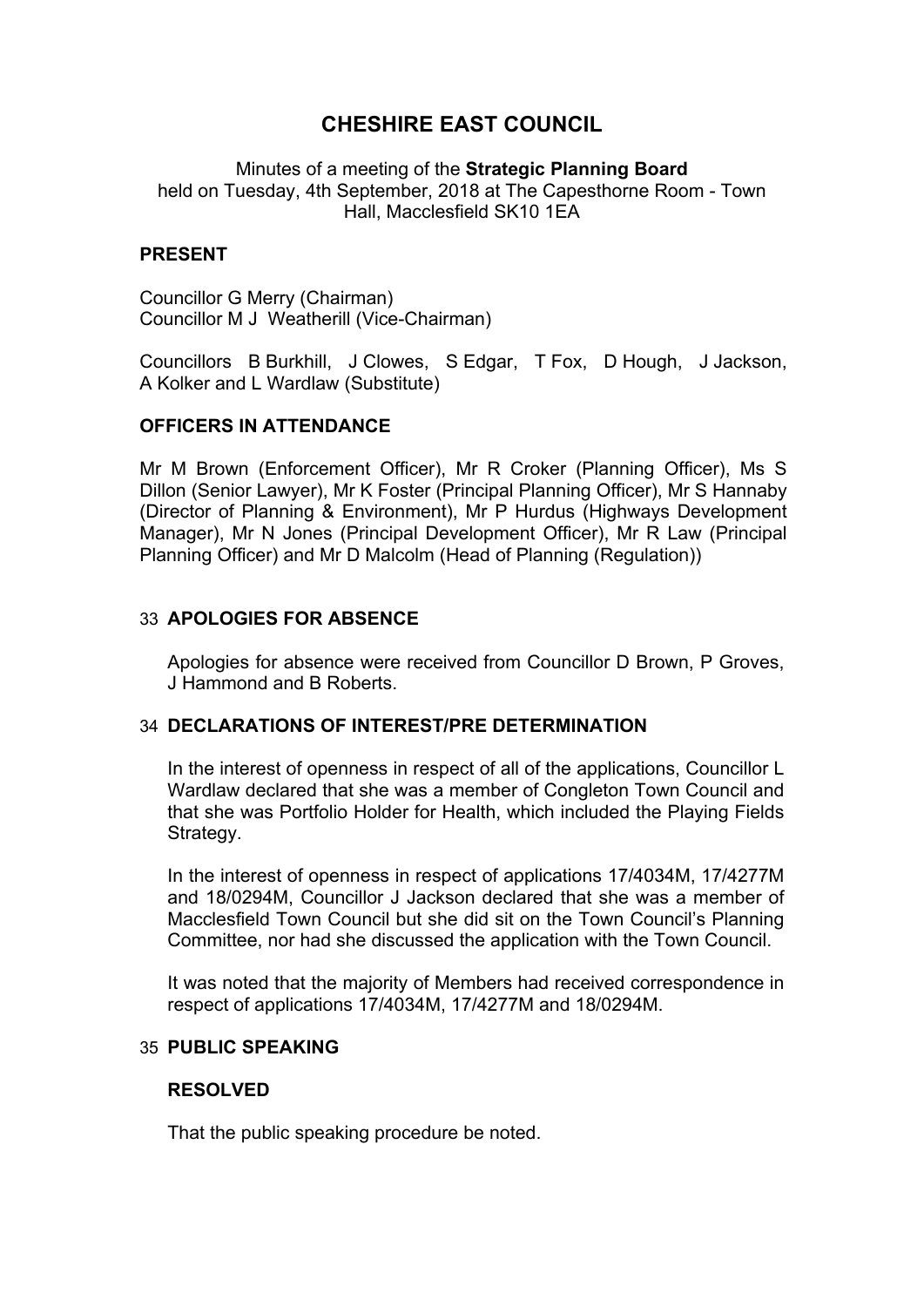### 36 **17/4034M LAND SOUTH OF CHELFORD ROAD, MACCLESFIELD: OUTLINE PLANNING PERMISSION (WITH ALL MATTERS RESERVED EXCEPT FOR ACCESS) FOR THE ERECTION OF UP TO 232 DWELLINGS FOR REDROW HOMES AND JONES HOMES NORTH WEST**

Consideration was given to the above application.

(Councillor N Mannion, the Ward Councillor, Councillor L Smetham a neighbouring Ward Councillor, Councillor L Durham, a neighbouring Ward Councillor, Town Councillor G Jones, representing Macclesfield Town Council, Parish Councillor Dr S Browne, representing Henbury Parish Council, Sue Poynton, an objector, Richard Slater, an objector, Paul Venn an objector and Gary Halman, representing the applicant attended the meeting and spoke in respect of the application).

## **RESOLVED**

That for the reasons set out in the report and in the written update to the Board, the application be approved subject to the completion of a Section 106 Agreement securing the following:-

- Provision of 30% affordable units, of these dwellings 65% will be affordable rented and 35% intermediate housing.
- Educational contribution towards secondary and SEN provision of £1,158,541 based on 232 dwellings being built on site.
- Contribution towards ROS £1,000 per open market house and £500 per 1 / 2 bed open market apartments.
- Contribution towards health provision by formula, occupancy x number of units x £360, the final figure depending on the number and size of properties that come forward at reserved matters.
- Contribution towards indoor recreation of £28,500 based on 232 dwellings being built on site.
- Management Plan for the on-site public open space and LEAP
- Contribution for monitoring of Travel Plan £5,000.
- Contribution of £5,000 towards the costs of reviewing the current 30MPH speed limit along Pexhill Road once the layout of pedestrian/cycle links to the road are approved.

- 1. Standard Outline Time limit 3 years
- 2. Approve reserved matters details
- 3. Accordance with approved plans
- 4. Details of surface water drainage to be submitted
- 5. Reserved matters to include a signage scheme directing users to local cycle and footpath routes
- 6. Submission and implementation of Travel Plan
- 7. Reserved matters to be supported by detailed arboricultural impact assessment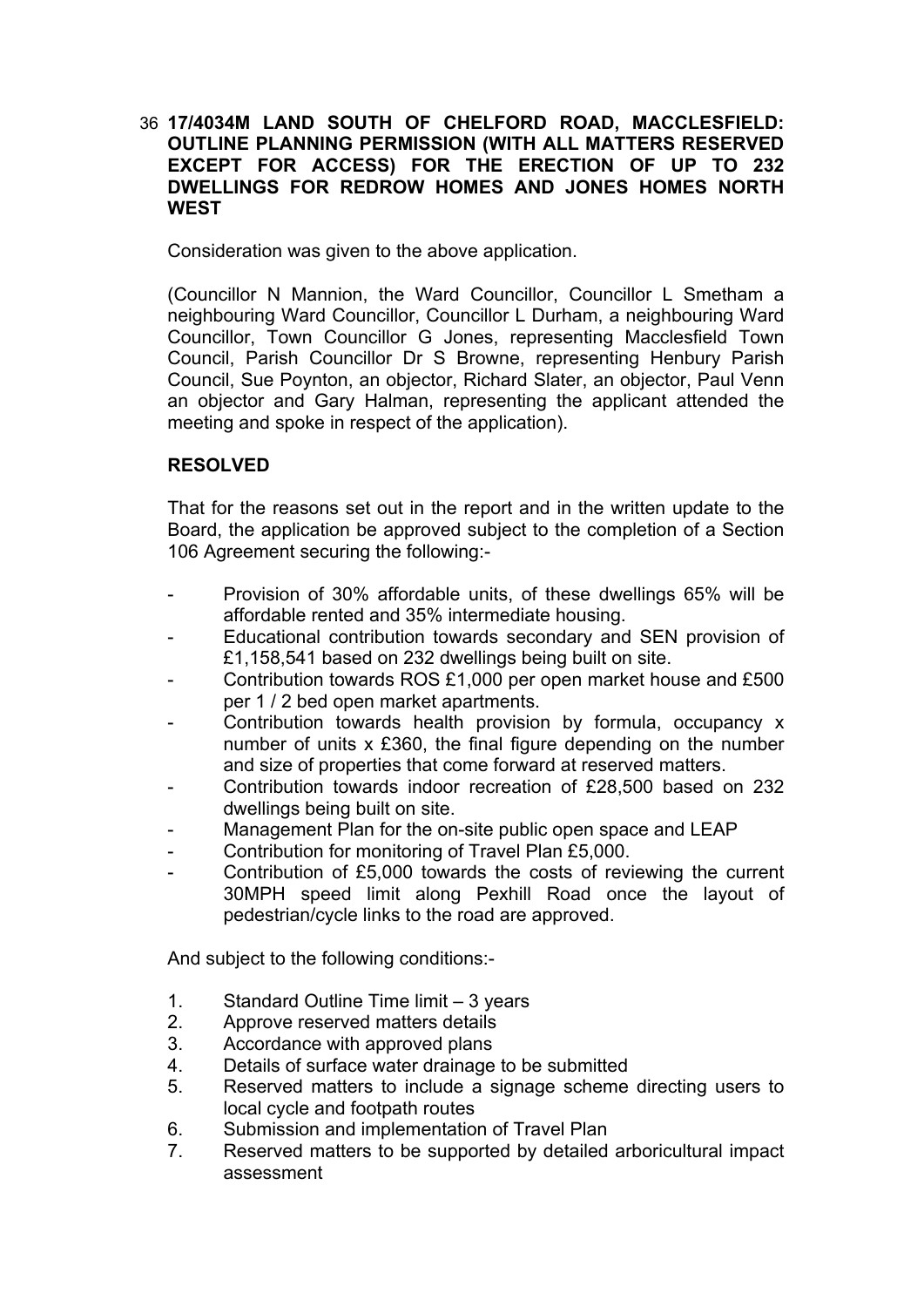- 8. Implementation of site access prior to first occupation
- 9. Reserved matters to be supported by detailed finished ground and floor levels
- 10. Development to be carried out in accordance with submitted Flood Risk Assessment
- 11. Submission of Construction and Environment Management Plan
- 12. Reserved matters to be supported by Ecological Enhancement **Strategy**
- 13. Safeguarding the ecological buffer to the Local Wildlife Site
- 14. Boundary details as part of reserved matters submission
- 15. Method Statement for Dust control
- 16. Provision of Electric Vehicle Charging Points
- 17. Standard contaminated land condition
- 18. Any importation of soil for garden use to be tested
- 19. Process for unexpected contamination
- 20. Updated badger and bat surveys with reserved matters application
- 21. Implement noise assessment recommendations
- 22. Reserved matters to include landscaping scheme
- 23. Noise Impact Assessment as part of reserved matters application.
- 24. Details of materials to be submitted
- 25. Details of play area and wider open space as part of reserved matters
- 26. Retention of hedgerows
- 27. Retention of veteran tree
- 28. Bluebell Translocation Assessment
- 29. No development shall take place until a scheme for the implementation of a programme of archaeological works has been submitted to and approved in writing by the Local Planning Authority. The works shall be carried out strictly in accordance with the approved scheme.
- 30. Submission of design code before submission of reserved matters.
- 31. Implement Broken Cross highway improvements prior to first occupation of any dwelling on the site
- 32. Implement zebra crossing on Gawsworth Road prior to first occupation of any dwelling on the site
- 33. Internal access to be designed to a standard that can serve potential future development of the adjacent safeguarded land and provides a satisfactory internal road link
- 34. Detailed lighting scheme to be submitted in support any future reserved matters application

In the event of any changes being needed to the wording of the Board's planning obligations or reasons for approval/refusal) prior to the decision being issued, the Head of Planning (Regulation) be delegated authority to do so in consultation with the Chairman of the Strategic Planning Board, provided that the changes do not exceed the substantive nature of the Board's decision.

Members requested that the Reserved Matters application be brought back to the Board for their consideration.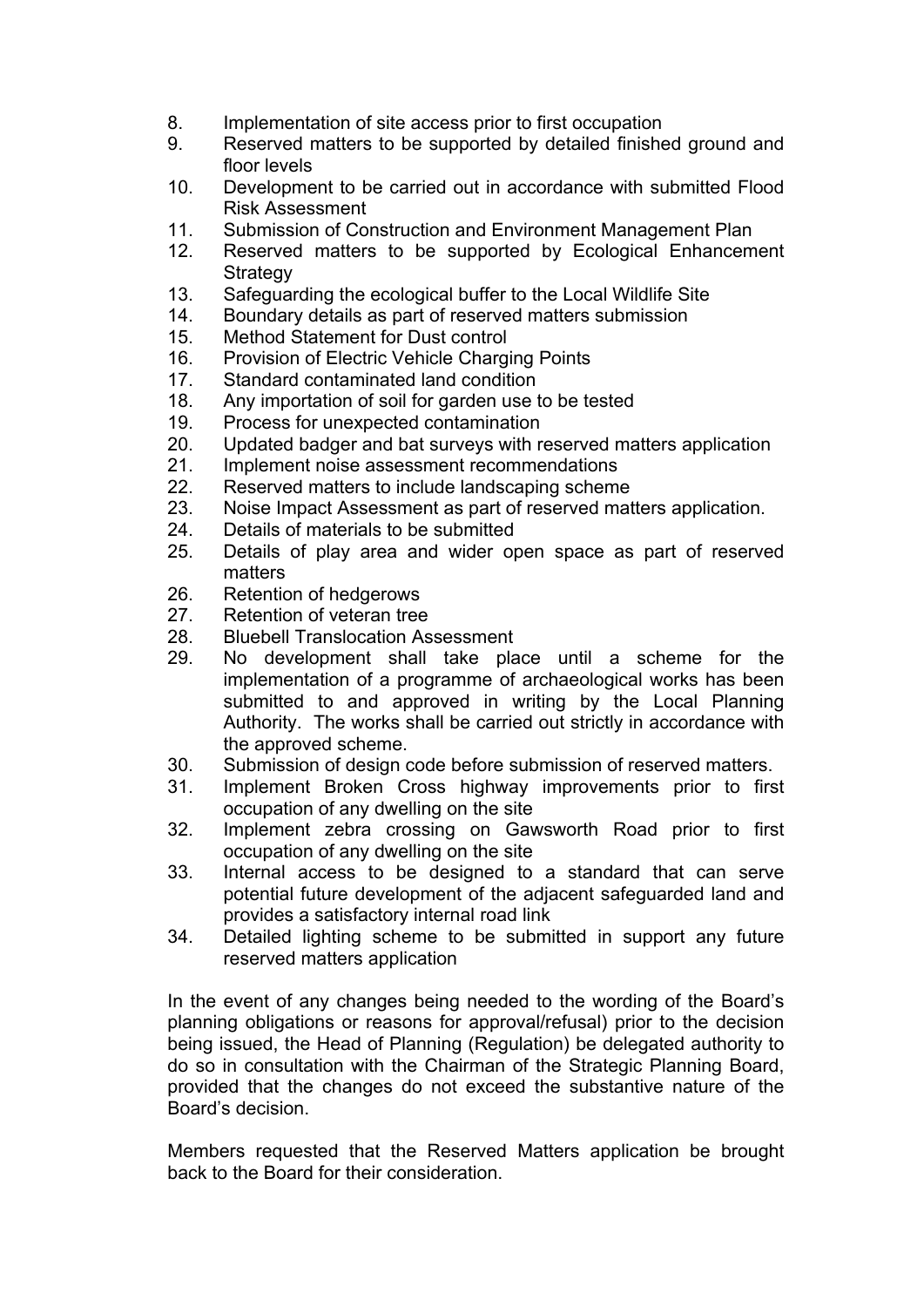(The meeting was adjourned for lunch from 12.25pm until 1.00pm).

### 37 **17/4277M LAND BETWEEN CHELFORD ROAD AND WHIRLEY ROAD, CHELFORD ROAD, HENBURY: OUTLINE APPLICATION FOR THE ERECTION OF UP TO 135 DWELLINGS WITH ACCESS FROM CHELFORD ROAD AND WHIRLEY ROAD AND ASSOCIATED OPEN SPACE FOR FREDERIC ROBINSON LTD**

Consideration was given to the above application.

(Councillor L Smetham, the Ward Councillor, Councillor M Hardy, the Ward Councillor, Councillor L Durham, the Ward Councillor, Town Councillor G Jones, representing Macclesfield Town Council, Parish Councillor Dr S Browne, representing Henbury Parish Council, Richard Slater, an objector, David Nuttall, an objector, Paul Venn an objector and Gary Halman, representing the applicant attended the meeting and spoke in respect of the application).

## **RESOLVED**

That for the reasons set out in the report and in the written update to the Board, the application be approved subject to the completion of a Section 106 Agreement securing the following:-

- Affordable Housing comprising 30% (65% of which will be for social / affordable rent and 35% for shared ownership / intermediate tenure)
- Education contributions of £271,157 (primary) £310,511 (secondary) and £91,000 (Special Educational Needs) = total of £672,668
- Contribution of £5000 towards monitoring of Travel Plan
- NHS contributions of £136,080 towards merger of Practices in at Waters Green Medical Centre
- Public Open Space on site including provision of LEAP
- Management Plan for the on-site public open space and LEAP
- Contribution towards Recreation Open Space of £1,000 per open market family dwelling or £500 per 1 / 2 bed open market apartments
- Contribution towards indoor recreation of £24,050

- 1. Standard Outline Time limit 3 years
- 2. Submission of Reserved Matters
- 3. Accordance with Approved Plans
- 4. Site access (either priority junction and ghost right turn or roundabout) be constructed in accordance with approved plan prior to first occupation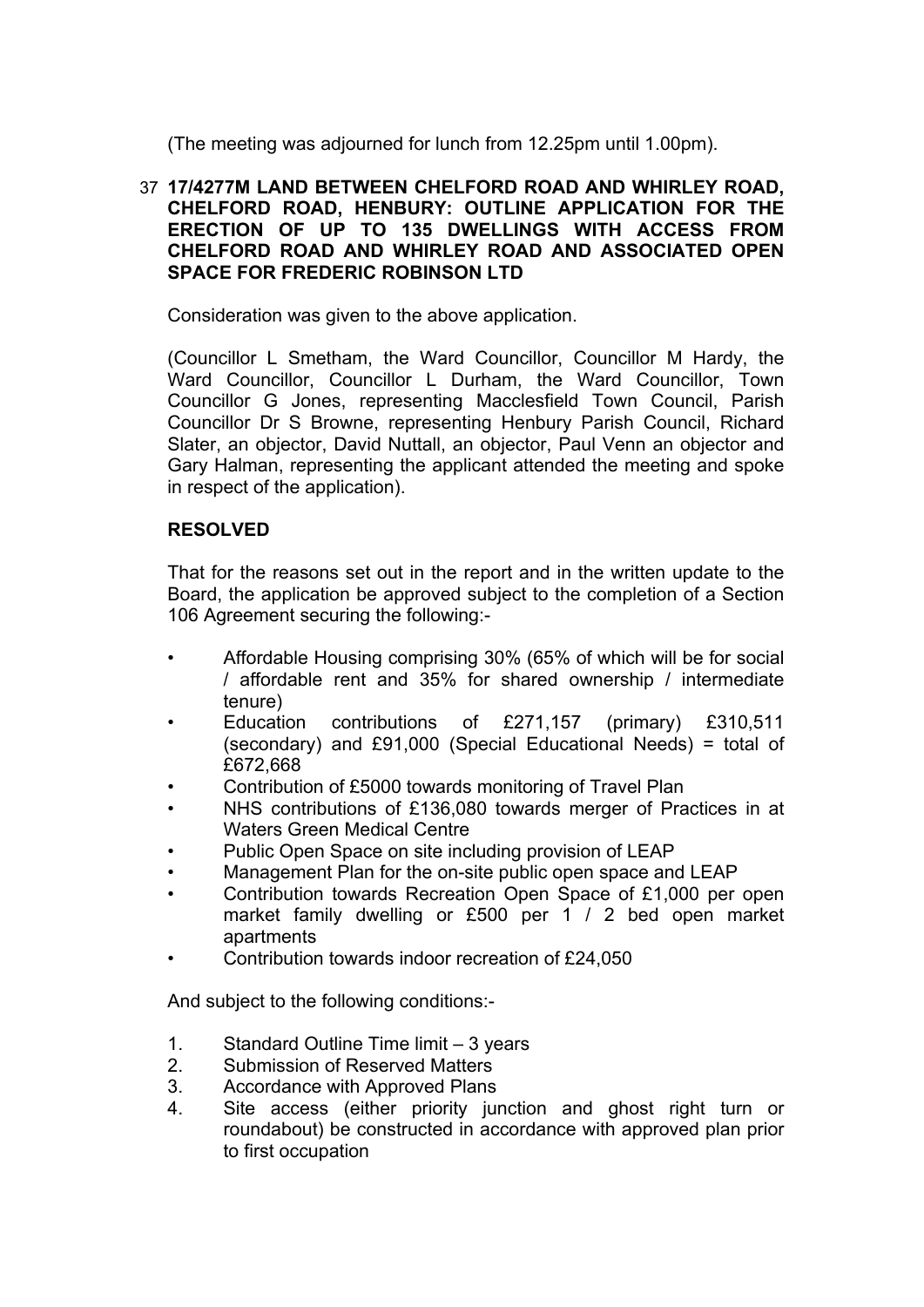- 5. The vehicular access to serve the development will be via the new junction onto Chelford Road with no vehicular access to Whirley Road
- 6. Implement Broken Cross highway improvements prior to first occupation of any dwelling on the site
- 7. Submission, approval and implementation of a Construction Management Plan
- 8. Final Travel Plan to be submitted. Approved and implemented
- 9. Zebra crossing on Gawsworth Road to be provided
- 10. Scheme of Piling works to be submitted, approved and implemented
- 11. Dust control scheme to be submitted, approved and implemented
- 12. Noise mitigation scheme to be submitted with reserved matters and to accord with submitted Acoustic Report
- 13. Travel Plan to be submitted, approved and implemented
- 14. Provision of electric vehicle infrastructure (charging points) at each property prior to first occupation
- 15. Submission of contaminated land survey
- 16. Remediation of contaminate land
- 17. Details of drainage strategy to be submitted
- 18. Development to be carried out in accordance with submitted Flood Risk Assessment
- 19. Scheme of foul and surface water drainage to be submitted
- 20. Reserved matters to be supported by detailed finished ground and floor levels
- 21. Reserved matters application to be supported by updated Bat Survey
- 22. Reserved matters application to be supported by a method statement for the management of invasive non-native plant species
- 23. Development to be carried out in accordance with in accordance with the recommendations of the submitted Ecological Report
- 24. Reserved matters application to be supported by a detailed great crested newt mitigation strategy
- 25. Reserved matters application to be supported a detailed design for the new pond and a detailed specification for the deepening and enhancement of the retained pond
- 26. Nesting Birds Survey to be carried if works are to be carried out during the bird breeding season
- 27. Proposals for the incorporation of features into the scheme suitable for use by roosting bats and nesting birds to be submitted
- 28. Reserved matters application to be supported by an Arboricultural Impact Assessment and Tree Protection Plan
- 29. Detailed lighting scheme to be submitted in support any future reserved matters application
- 30. Reserved matters to include a signage scheme directing users to local cycle and footpath routes
- 31. Scheme for the provision of bat roosts to be incorporated into the development to be submitted, approved and implemented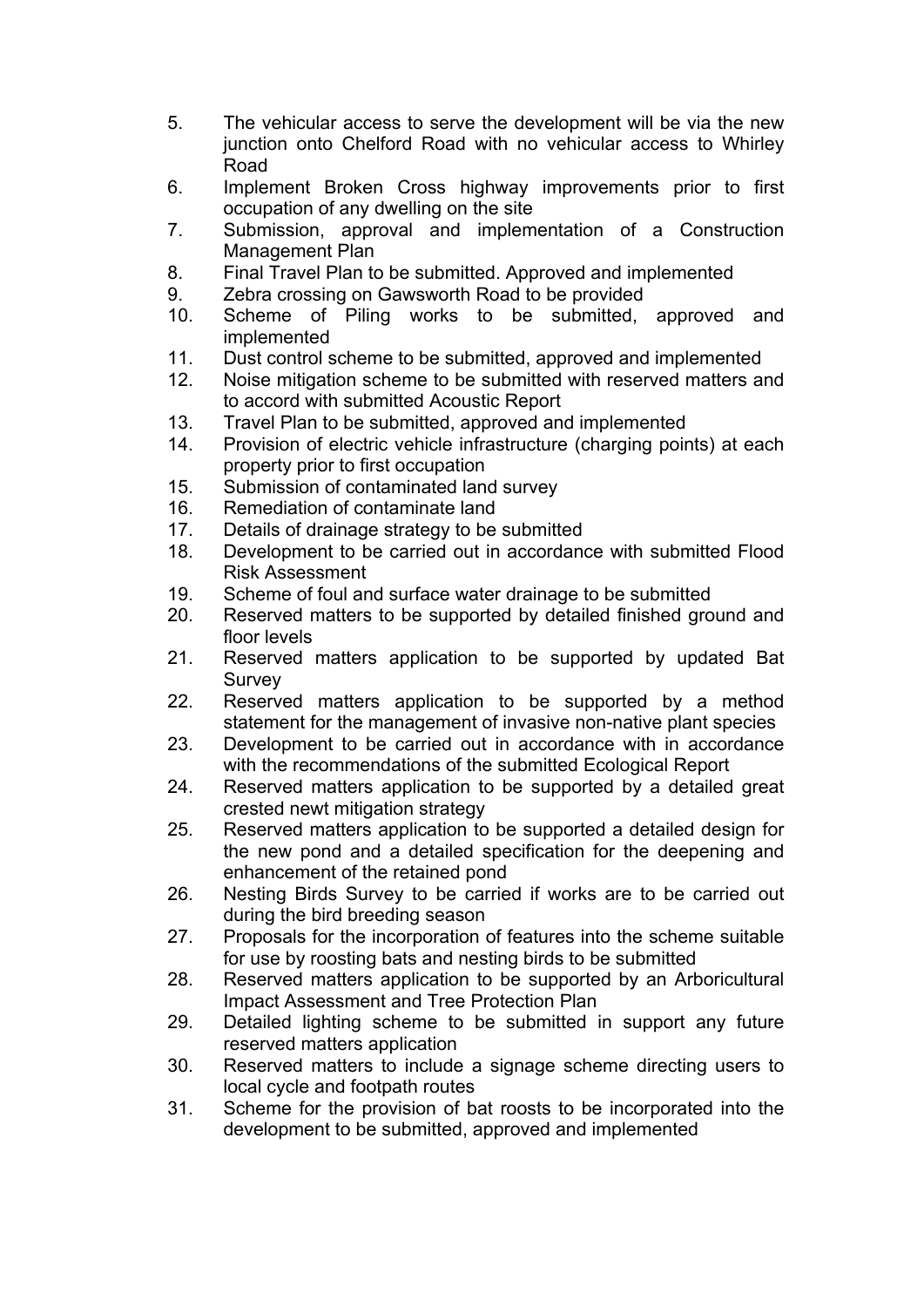32. The application for Reserved Matters shall be supported by a Scheme and Management Plan detailing measures for the extraction and relocation of peat deposits.

In the event of any changes being needed to the wording of the Board's decision (such as to delete, vary or add conditions / informatives / planning obligations or reasons for approval/refusal) prior to the decision being issued, the Head of Planning (Regulation) be delegated authority to do so in consultation with the Chairman of the Strategic Planning Board, provided that the changes do not exceed the substantive nature of the Board's decision.

### 38 **18/0294M LAND NORTH OF CHELFORD ROAD, MACCLESFIELD: OUTLINE PLANNING APPLICATION (WITH ALL MATTERS RESERVED EXCEPT FOR ACCESS) FOR THE ERECTION OF UP TO 31 DWELLINGS FOR MR TOM LOOMES, JONES HOMES (NORTH WEST) LTD**

Consideration was given to the above application.

(Councillor L M Hardy, the Ward Councillor, Councillor L Durham, the Ward Councillor, Councillor L Smetham, a neighbouring Ward Councillor, Town Councillor G Jones, representing Macclesfield Town Council, Parish Councillor Dr S Browne, representing Henbury Parish Council, David Nuttall, an objector and Gary Halman, representing the applicant attended the meeting and spoke in respect of the application).

## **RESOLVED**

That for the reasons set out in the report and in the written update to the Board, the application be approved subject to the completion of a Section 106 Agreement securing the following:-

- Affordable Housing comprising 30% (65% of which will be for social rent and 35% for shared ownership / intermediate tenure) - (No more than 80% open market occupied prior to affordable provision)
- Education contributions of £65,078 (primary) £81,713 (secondary) = total of £146,791
- Public Open Space on site
- Management Plan for the on-site public open space
- Contribution towards Recreation Open Space of £1,000 per open market family dwelling or £500 per 1 / 2 bed open market apartments
- Contribution towards indoor recreation of £5460
- Contribution towards biodiversity offsetting of £34,500 (on commencement) to be spent on the restoration of Kerridge Hill Nature Reserve and Swettenham Valley Nature Reserve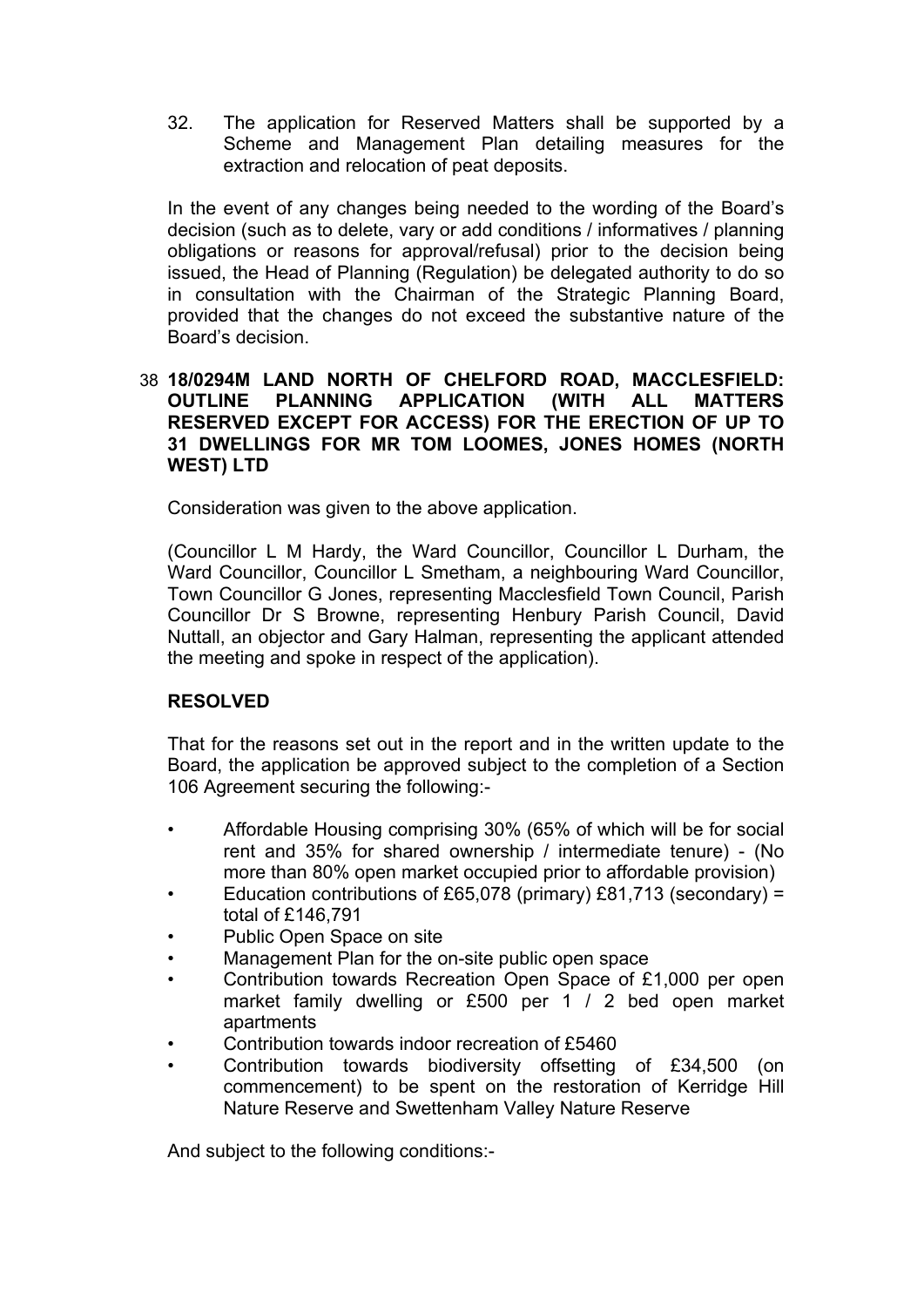- 1. Standard Outline Time limit 3 years
- 2. Submission of Reserved Matters
- 3. Accordance with Approved Plans
- 4. Access to be constructed in accordance with approved plan prior to first occupation comprising either the priority junction site access or the roundabout access to Chelford Road via a S278 Agreement with the Highway Authority
- 5. Submission, approval and implementation of a Construction Management Plan
- 6. Scheme of Piling works to be submitted, approved and implemented
- 7. Dust control scheme to be submitted, approved and implemented
- 8. Noise mitigation scheme to be submitted with reserved matters and to accord with submitted Acoustic Report
- 9. Travel Plan to be submitted, approved and implemented
- 10. Provision of electric vehicle infrastructure (charging points) at each property prior to first occupation
- 11. Submission of contaminated land survey
- 12. Remediation of contaminated land
- 13. Details of drainage strategy to be submitted
- 14. Development to be carried out in accordance with submitted Flood Risk Assessment
- 15. Scheme of foul and surface water drainage to be submitted
- 16. Landscaping scheme submitted with reserved matters to show retention, replacement and mitigation of hedgerows and a native composition of new hedgerow sections as well as the incorporation of native species planting and a Biodiversity and Management Plan to retain the on site marshy grassland where possible
- 17. Reserved matters application to be supported by a method statement for the removal and management of invasive non-native plant species (Himalayan Balsam)
- 18. Development to be carried out in accordance with the recommendations of the submitted Ecological Report
- 19. Reserved matters application to be supported by a detailed great crested newt mitigation strategy / method statement
- 20. Nesting Birds Survey to be carried if works are to be carried out during the bird breeding season
- 21. Proposals for the incorporation of features into the scheme suitable for use by roosting bats and nesting birds to be submitted
- 22. Reserved matters application to be supported by an Arboricultural Impact Assessment and Tree Protection Plan
- 23. Detailed lighting scheme to be submitted in support any future reserved matters application
- 24. Travel Information pack to be submitted, approved and implemented
- 25. Scheme for the provision of bat roosts to be incorporated into the development to be submitted, approved and implemented
- 26. The application for Reserved Matters shall be supported by a Scheme and Management Plan detailing measures for the extraction and relocation of peat deposits.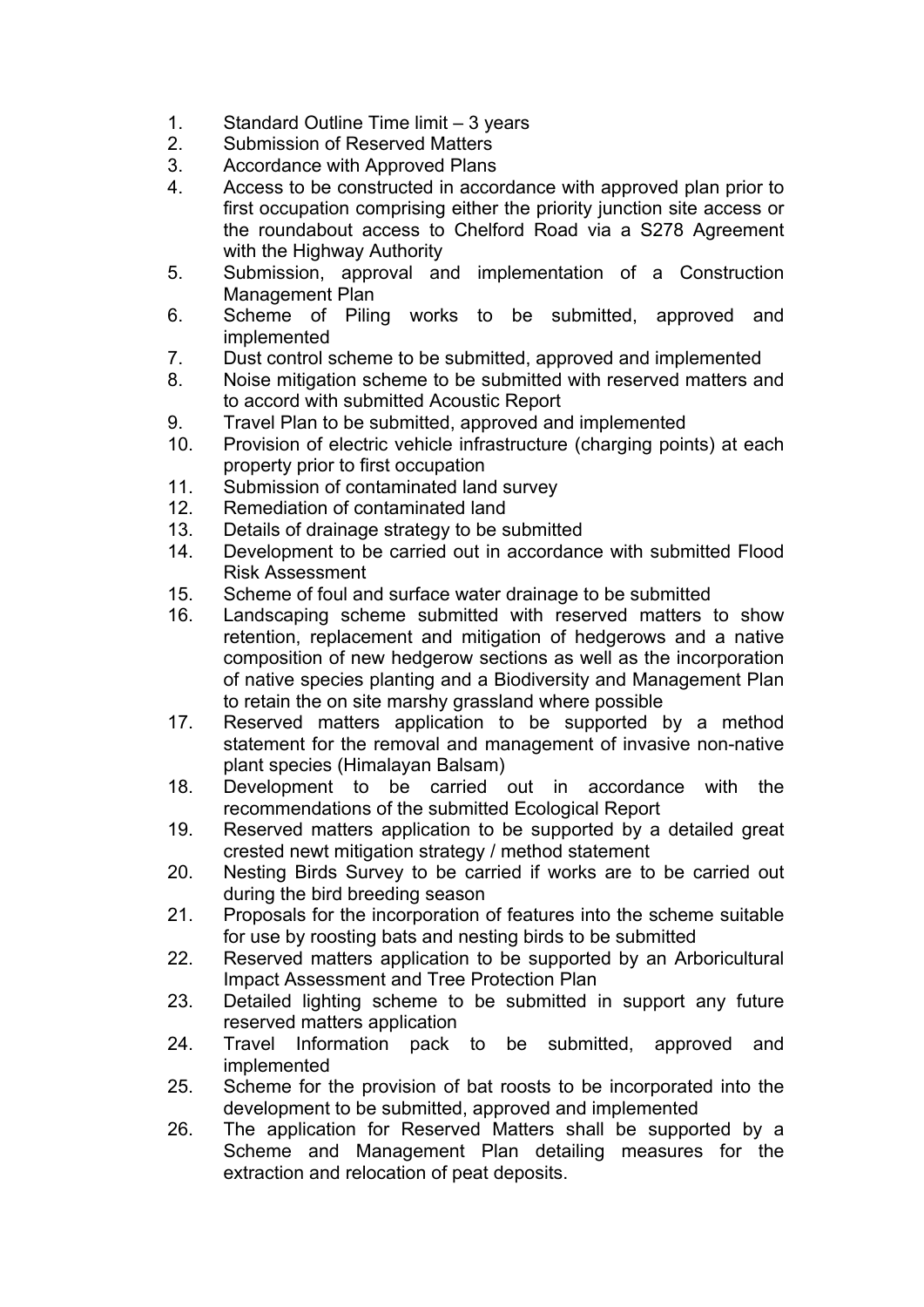In the event of any changes being needed to the wording of the Board's decision (such as to delete, vary or add conditions / informatives / planning obligations or reasons for approval/refusal) prior to the decision being issued, the Head of Planning (Regulation) be delegated authority to do so in consultation with the Chairman of the Strategic Planning Board, provided that the changes do not exceed the substantive nature of the Board's decision.

(The meeting was adjourned for a short break).

### 39 **18/2213M THE MARL FIELD , ARLEY HALL, ARLEY PARK, ARLEY CW9 6LZ: NEW MEMORIAL WALLED GARDEN, INCLUDING ANCILLARY LANDSCAPING, CAR PARK AREA AND RECEPTION FACILITIES FOR NINIAN MACGREGOR, THE WALLED GARDEN COMPANY**

Consideration was given to the above application.

(Ninian MacGregor, the applicant attended the meeting and spoke in respect of the application. In addition a statement was read out on behalf of Councillor E Brooks).

### **RESOLVED**

That the application be approved subject to a referral to the Secretary of State, subject to the completion of a Section 106 Agreement securing the following:-

Aesop's Cottage to be renovated in accordance with the 'Timber Frame Condition Survey Report (Appendix 2) within 3 years of commencement of development.

The Arley Hall Window repairs detailed in Strutt & Parker's 'Arley Hall Window Schedule' (Appendix 1) shall be completed within 5 years of commencement of development.

Development of the third and fourth quadrant of the walled memorial gardens, shall not commence until a programme of conservation works for the Arley Hall estate to the value of at least £100,000, (in addition to the conservation projects referred to above),-has been submitted to and approved in writing by the LPA. The programme of works shall be implemented in accordance within the agreed timetable.

- 1. The development shall be carried out in accordance with the submitted plans and submitted statements
- 2. Development to commence within 3 years
- 3. The development shall be carried out in strict accordance with the submitted materials